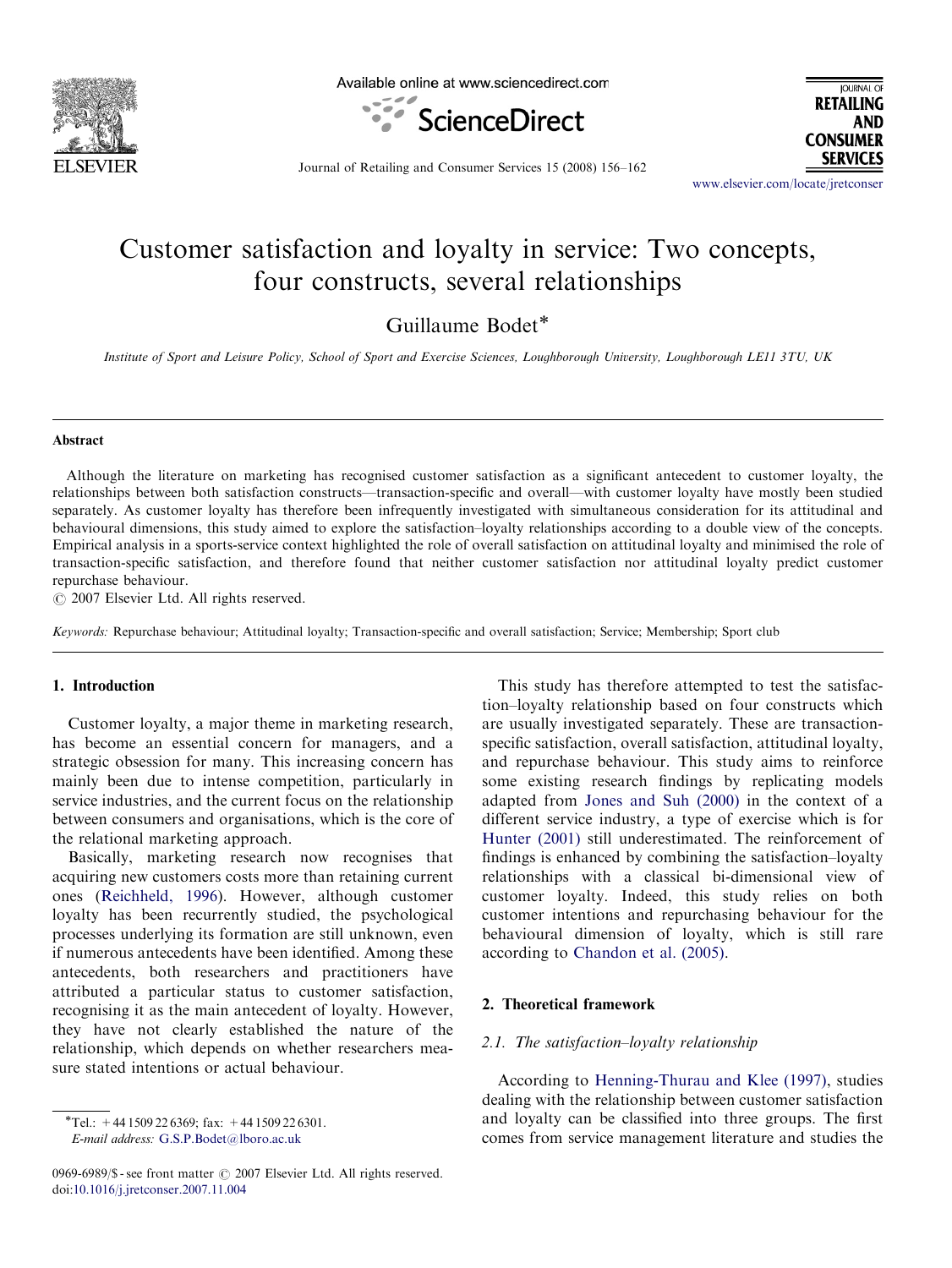relationship at an aggregated, company-wide level. These studies consider satisfaction to be an antecedent of customer loyalty, which in turn influences firms' profitability [\(Anderson et al., 1994;](#page--1-0) [Heskett et al., 1994](#page--1-0); [Rust](#page--1-0) [and Zahorik, 1993\)](#page--1-0). The second focuses on the individual level and has mainly studied customer retention by customer repurchase intentions. This constitutes an important shortcoming because of the gap between individual intentions and behaviours ([Chandon et al., 2005\)](#page--1-0). This second group perceives loyalty to be influenced by satisfaction, even if the structure of the relationship does not appear to be symmetric and linear [\(Anderson and](#page--1-0) [Sullivan, 1993](#page--1-0); [Mittal et al., 1998](#page--1-0); [Oliva et al., 1995\)](#page--1-0). The third group, which is the smallest [\(Bolton, 1998;](#page--1-0) [Mittal](#page--1-0) [and Kamakura, 2001](#page--1-0)), has focused on the satisfactionloyalty link on a individual level with real purchasing data. [Henning-Thurau and Klee \(1997\)](#page--1-0) found that studies of this group have tended to reveal a weak or insignificant relationship between satisfaction and repurchase behaviour. These views appear complementary, and, according to [Henning-Thurau and Klee \(1997\),](#page--1-0) it is time for a fourth group of researchers to integrate this dual conceptualisation.

#### 2.2. Attitudinal and behavioural loyalty

The first marketing studies perceived customer loyalty in a behavioural way, measuring the concept as behaviour involving the repeat purchase of a particular product or service, evaluated either by the sequence in which it is purchased, as a proportion of purchases, as an act of recommendation, as the scale of the relationship, its scope, or both, or as several of these criteria combined ([Hallowell,](#page--1-0) [1996](#page--1-0); [Homburg and Giering, 2001;](#page--1-0) [Yi, 1990\)](#page--1-0). Since [Day](#page--1-0) [\(1969\)](#page--1-0) criticised this one-dimensional view as behaviourally centred and therefore unable to distinguish true loyalty from spurious loyalty, many researchers have recognised the need to add an attitudinal component to the behavioural one (Berné [et al., 2001](#page--1-0); [Dick and Basu, 1994;](#page--1-0) [Jacoby and Kyner, 1973;](#page--1-0) [Oliver, 1997](#page--1-0)).

Indeed, as [Bandyopadhyay and Martell \(2007\)](#page--1-0) found, the existence of such situational factors as stock being out or unavailable, such individual or intrinsic factors as resistance to change, or such social and cultural factors as social bonding reinforces the need to distinguish customer loyalty from repeat purchase behaviour. These factors also point to a need to add an attitudinal dimension for customer loyalty. This seems to be particularly contextual and therefore relevant in the services area [\(Bloemer et al.,](#page--1-0) [1999](#page--1-0); [Ganesh et al., 2000;](#page--1-0) [Zeithaml et al., 1996\)](#page--1-0).

#### 2.3. Transaction-specific satisfaction and overall satisfaction

[Johnson \(2001\)](#page--1-0) found that two conceptualisations of customer satisfaction had emerged over the previous decade. Before the late 1990s, measurement of satisfaction essentially focused on particular product or service

transactions, defined as post-choice evaluative judgments concerning specific purchase decisions ([Oliver, 1980](#page--1-0)). More recently, another conception emerged that is concerned with all of a consumer's previous experiences with a firm, product, or service cumulatively ([Anderson et al., 1994;](#page--1-0) [Garbarino and Johnson, 1999;](#page--1-0) [Mittal et al., 1999](#page--1-0)). This perspective considers transaction-specific satisfaction mainly by focusing on consumers' emotional reactions to specific service attributes or service encounters and suggests that firms link the performance of precise service elements or variations of them to specific psychological responses (Olsen and Johnson, 2003).

However, overall satisfaction seems to be a better predictor of customer intentions and behaviours [\(Olsen](#page--1-0) [and Johnson, 2003\)](#page--1-0). Thus, according to [Johnson \(2001\),](#page--1-0) these perspectives seem to be more complementary than competitive, and should therefore be investigated simultaneously, as they do not respond to the same managerial objective-based behaviour.

#### 3. Causal models and hypotheses

[Jones and Suh \(2000\)](#page--1-0) noted that both satisfaction constructs have mostly been studied separately. Little theoretical support exists for describing the relationships between these constructs themselves and the different construct of loyalty. This study therefore aims to test models adapted from [Jones and Suh \(2000\)](#page--1-0), which were among the first to provide theoretical and empirical support in this area in service industries.

The different definitions for satisfaction constructs basically support the argument that transaction-specific satisfaction influences overall satisfaction, which in turn influences both behavioural and attitudinal loyalty. In this case, overall satisfaction plays a mediating role between transaction-specific satisfaction and loyalty. [Parasuraman](#page--1-0) [et al. \(1994\)](#page--1-0) supported this assumption, which also corresponds to the full mediation model proposed by [Jones and Suh \(2000\)](#page--1-0) (Fig. 1).

However, previous studies hypothesised that transactionspecific satisfaction could have a direct impact on repurchasing intentions, particularly when the specific transaction was the last experienced by the customer or was a special one, either for its status or its unusual performance ([Oliver](#page--1-0) [and Swan, 1989;](#page--1-0) [Spreng et al., 1995\)](#page--1-0). This view asserts that a direct relationship between transaction-specific satisfaction and attitudinal loyalty can be added to the previous model. Therefore, considering that some customers return to service providers even when they have been dissatisfied with a particular service experience, it seems likely that overall satisfaction could play a moderating role on the link between transaction-specific satisfaction and attitudinal



Fig. 1. Full mediation model adapted from [Jones and Suh \(2000\)](#page--1-0).